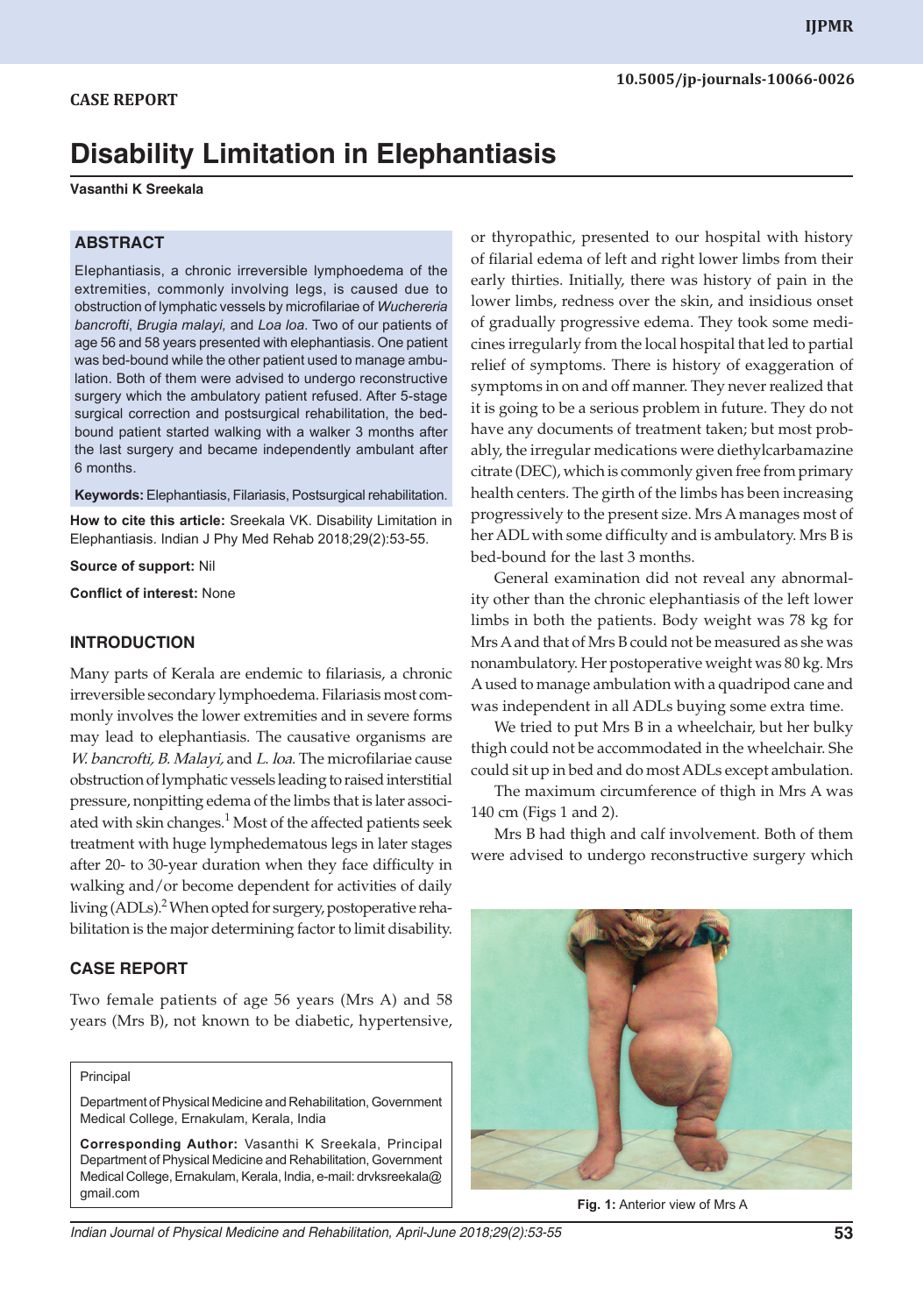



**Fig. 2:** Lateral view of Mrs A **Fig. 3:** Postoperative anterior view of Mrs B



**Fig. 4:** Postoperative posterior view of Mrs B

Mrs A refused. She received conservative management with exercise therapy, gait training, and ADL training. Mrs B underwent a debulking procedure completed in 5 sittings, followed by postsurgical rehabilitation. With proper gait training and physical therapies, she started ambulating with a walker 3 months after the last surgery and independent ambulation was achieved after 6 months (Figs 3 and 4).

## **DISCUSSION**

Filariasis is usually diagnosed by identifying microfilariae on Giemsa-stained, thin and thick blood smears, using the "gold standard" finger prick test. The finger prick test draws blood from the capillaries of the fingertip. Larger veins also can be used for blood extraction, but strict windows of the time of day must be observed, which reflect the feeding activities of the vector insects.

For example, in case of *W. bancrofti*, whose vector is a mosquito, night is the preferred time for blood collection. *Loa loa's* vector is the deer fly; so, daytime collection is preferred. Finger prick test is only relevant to microfilariae that use the peripheral circulation as transport from the lungs to the skin. Some filarial worms, such as *Mansonella streptocerca* and *Onchocerca volvulus*, produce microfilariae that do not use the circulation; they reside in the skin only. For these worms, diagnosis relies upon skin snips and can be carried out at any time.

Avoidance of mosquito bites through personal protection measures or community-level vector control is the best option to prevent lymphatic filariasis.<sup>3,4</sup> Periodic examination of blood for infection and initiation of recommended treatment are also likely to prevent clinical manifestations.

Studies have shown that a single dose of DEC has the same long-term (1 year) effect in decreasing levels of microfilaremia, as the formerly recommended 12-day regimen of DEC. More importantly, the use of single doses of two drugs administered together (optimally albendazole with DEC or ivermectin) is 99% effective in removing microfilariae from the blood for a full year after treatment. This level of treatment effectiveness has made feasible new efforts to eliminate lymphatic filariasis.

But once chronic lymphedema has set in due to blockage of lymphatics by microfilaria, it is not amenable to any type of conservative management. Surgical debulking measures are the only salvage.<sup>5,6</sup> Following reconstructive surgery, postsurgical rehabilitation is the mainstay of management. Preoperative counselling,